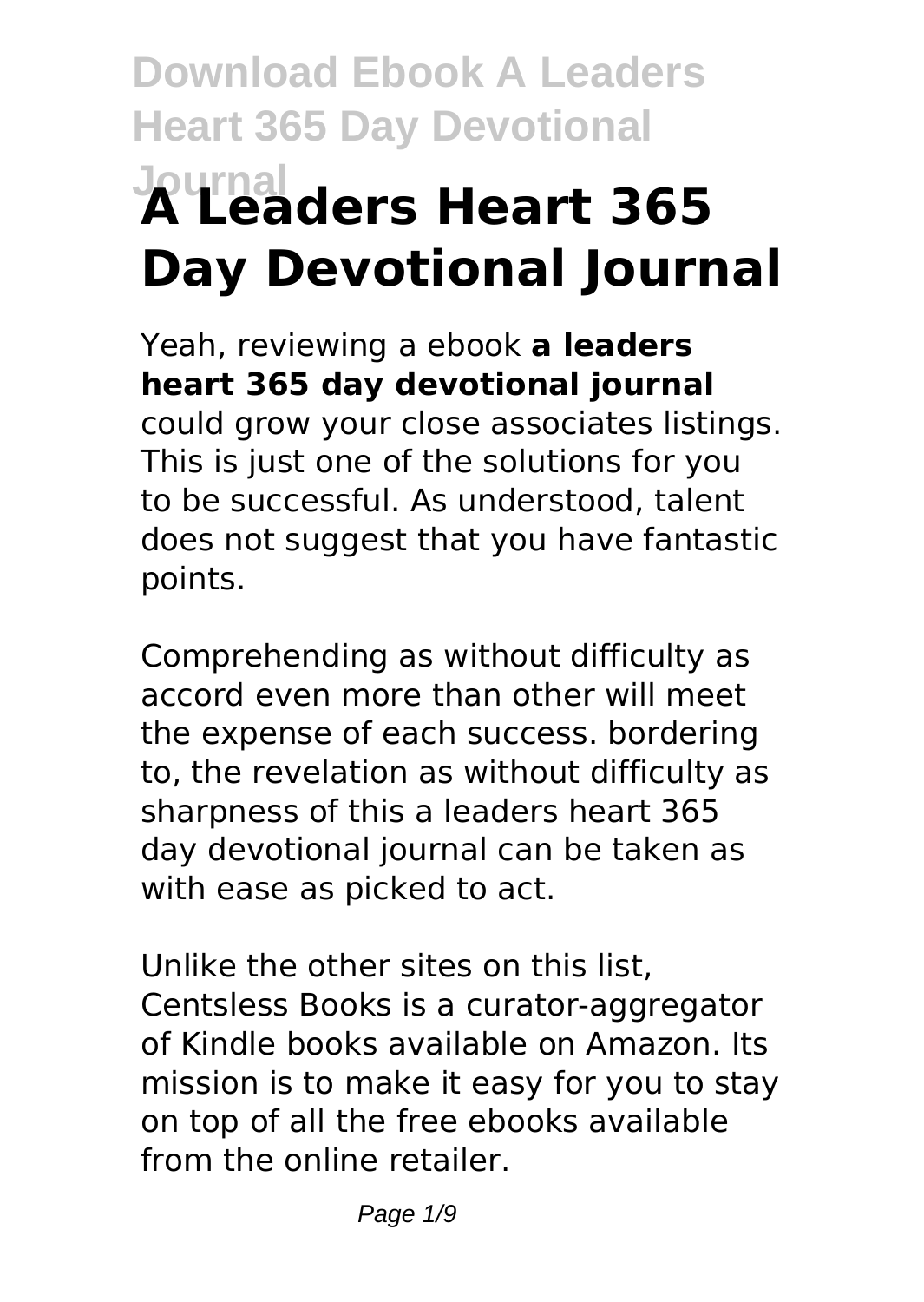### **A Leaders Heart 365 Day**

Local leaders honor fallen military on Memorial Day Larry Devine. Larry Devine. Executive Editor. ... Memorial Day has always had special importance in his family, he said, particularly since a grandfather, Meade Beardmore, served in the Army infantry in World War I and his dad, Carlos, who passed away in 1987, was a highly decorated World War ...

#### **Local leaders honor fallen military on Memorial Day | News ...**

March 16, 2022 Four Reasons Every Lead Pastor Should Be in a Small Group; February 13, 2021 Invite People Into a Journey, Not Just a Relationship; November 21, 2020 All Leaders and Teams Would Benefit from Leading from the Heart; October 5, 2020 THE PANDEMIC'S LEADERSHIP LESSONS; September 17, 2020 The Art of Asking the Right Questions (Especially During Times of Crisis)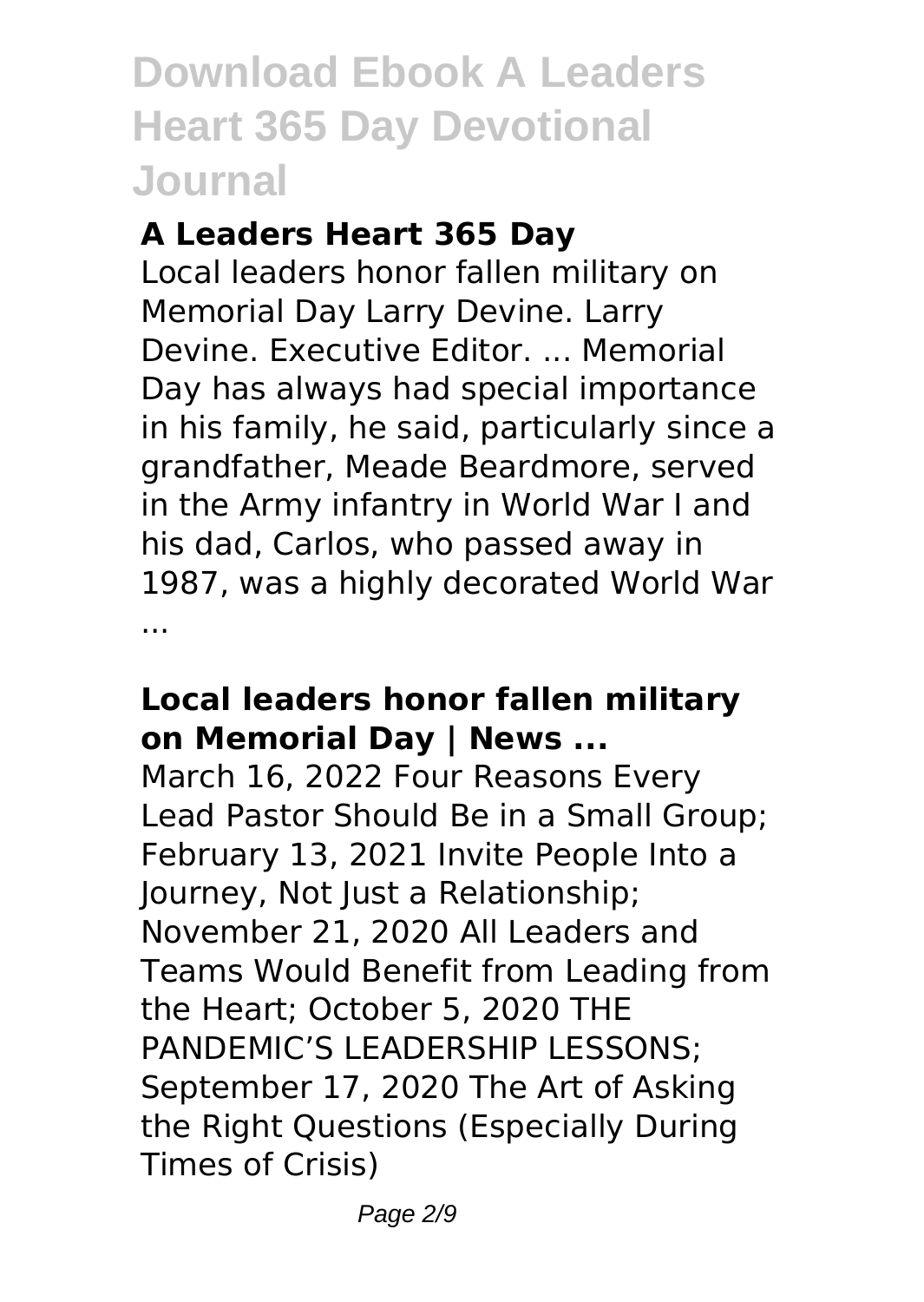#### **5 Minute Daily Devotions for Leaders - Small Group Leadership**

With 300+ travel leaders exclusively in one place focused on shaping the future of the industry, you'll get the tools you need to WIN THE BOOKING every time. ... Join us in the heart of the city at a celebrated Hilton San Diego Bayfront hotel to put you in the best place both literally, and figuratively. ... Day One MON - 9/19. Defying ...

### **Digital Travel US 2022**

Tilt 365 is a valuable tool when our team of coaches is working with our executive and emerging leader clients. Tilt enables us to help these high achievers gain better insight and deeper understanding of themselves, others, and everyone's unique place/contribution to the team.

### **Tilt 365: Best Personality & Strengths Assessment**

However, since each month begins and ends with the new moon—a period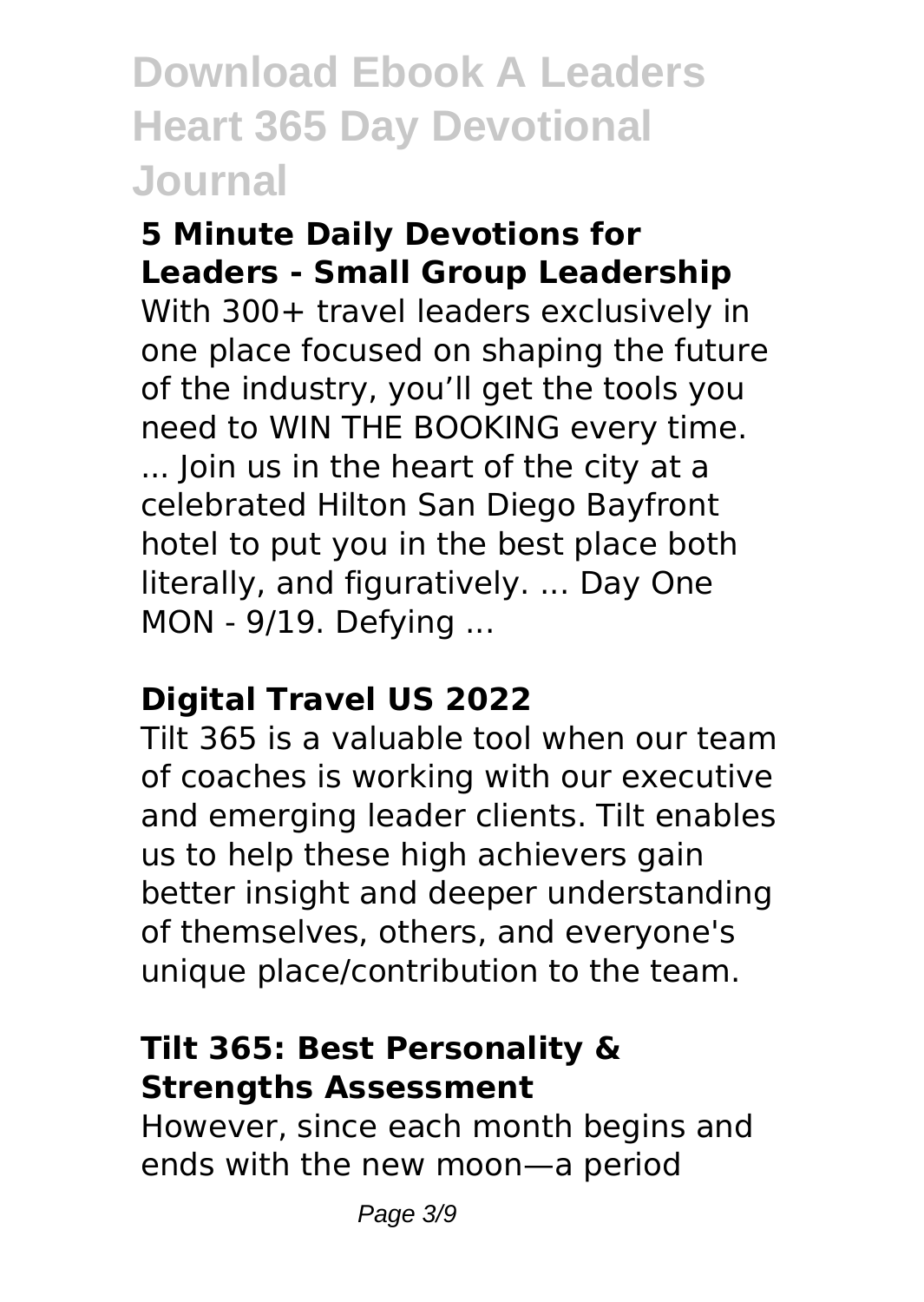lasting 29 days, 12 hours, 44 minutes, and 2.8 seconds—each lunar year contains only 354 days (or 355 on leap years) as opposed to 365 and 1/4 days for the astronomical year.

#### **The Social System and Morality of Islam - Middle East Institute**

Planning Calendar. July 14 Regulatory, Legislative, and Legal Affairs Update, 8AM-11AM, Northeast Carpenters Training Center, 75 Fieldcrest Ave, Edison, NJ; November 7 President's Awards & Hall of Fame Dinner, Short Hills Hilton, 41 John F. Kennedy Pkwy., Short Hills, NJ; October 3 Golf Classic, Hamilton Farm Golf Club, 1040 Pottersville Rd., Gladstone, NJ

#### **NAIOP New Jersey - NAIOP NJ Chapter Home**

Welcome Resilience Through Resourcefulness. Firmly established as the nation's singular CHRO leadership event, the HR Leaders Forum is returning in February 2023 with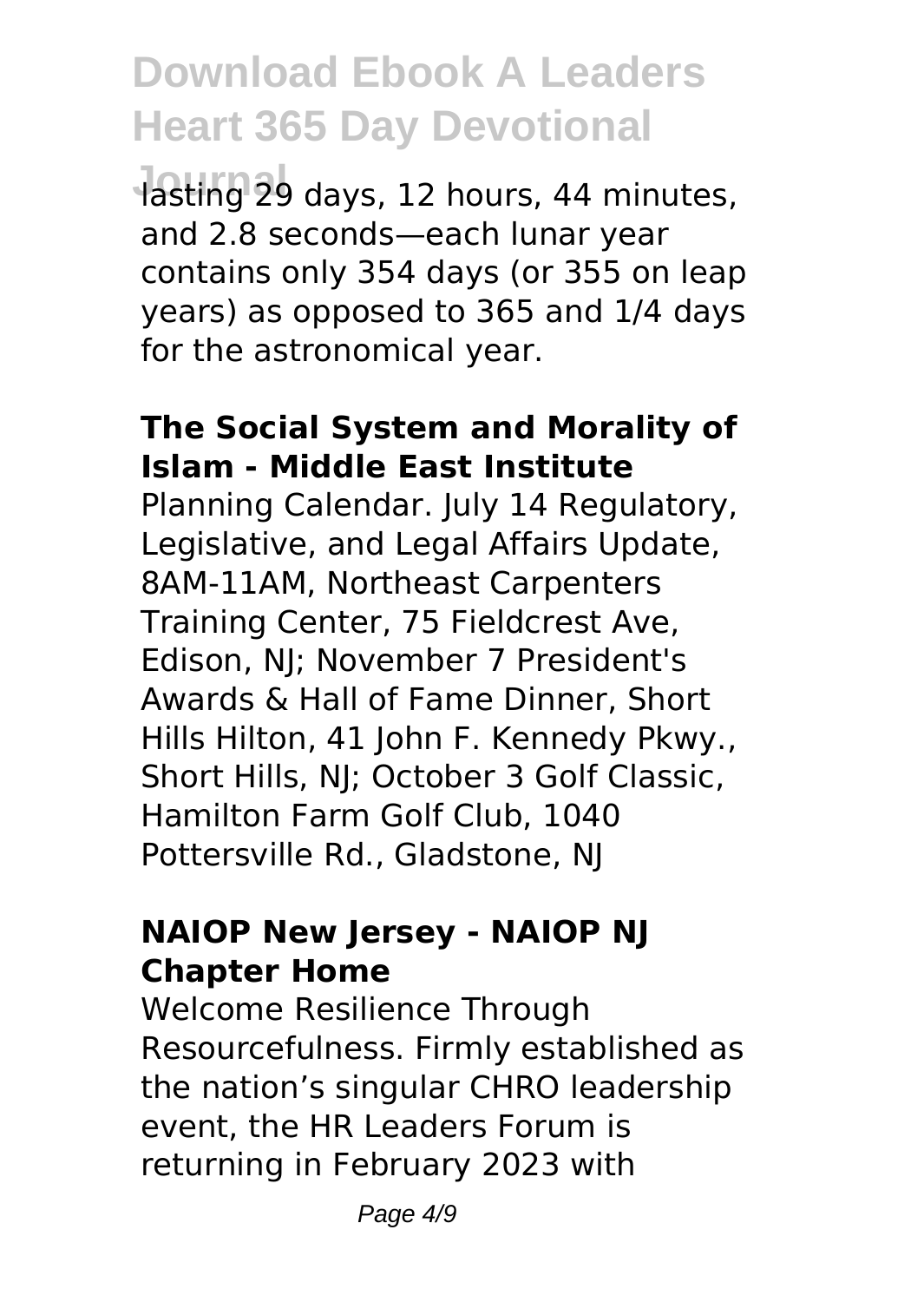**Journal** dedicated content streams and a renewed agenda to build business resilience.. As our operating environment corrects, the Forum presents an enviable opportunity for the nation's HR leaders to connect, combat shared challenges ...

## **HR Leaders Forum, 21-22 February 2023, Sydney - Resilience Through**

**...**

Washington, PA (15301) Today. Sunshine and a few clouds. High 74F. Winds NW at 10 to 15 mph..

### **PGA Tour FedEx Cup Leaders | Agate | observer-reporter.com**

We are lacking leaders who, like Abraham Lincoln, appeal to our ... for 365 days Full Access Olean Times Herald ... this is at the heart of what our oath requires: that we love our country more. ...

### **True leaders practice the art of persuasion | Opinion ...**

Page 5/9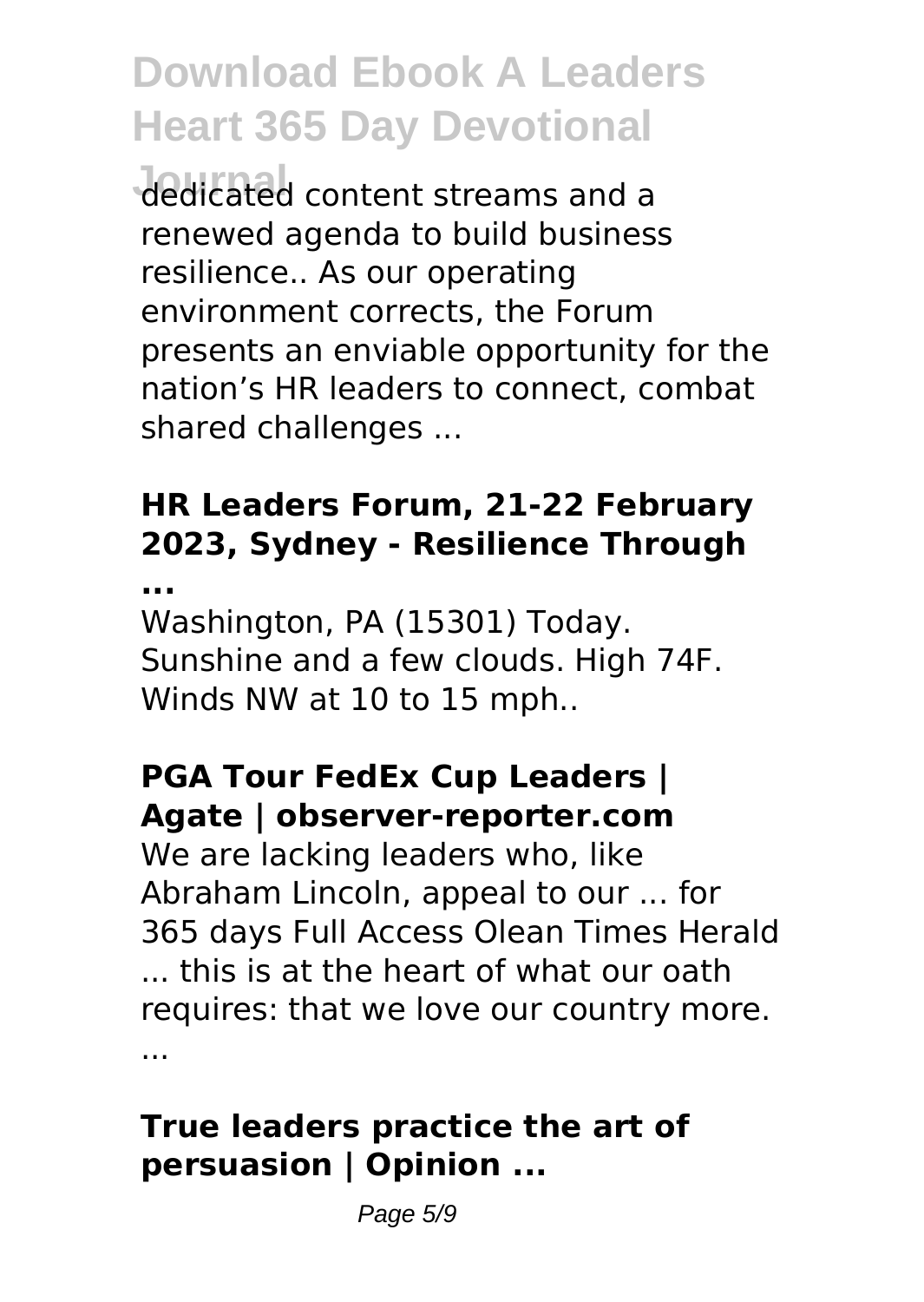The IOC is at the very heart of world sport, supporting every Olympic Movement stakeholder, promoting Olympism worldwide, and overseeing the regular celebration of the Olympic Games. The IOC is also committed to promoting sport in society, strengthening the integrity of sport and supporting clean athletes and other sports organisations.

### **IOC Sessions - International Olympic Committee**

Things to Do All Weekend Long. Women in Tech Conference at Hilton Americas | Thursday & Friday | Virtual Option – Connect with 1000 women who are tech leaders, decision-makers, innovators and pioneers from successful tech companies and start-ups at this two-day conference in Downtown. \$825 and up; \$100 for a virtual pass. Times vary.; Los Tres Tristes Tigres at Houston Improv | Thursday to ...

## **Things To Do This Weekend in**

Page 6/9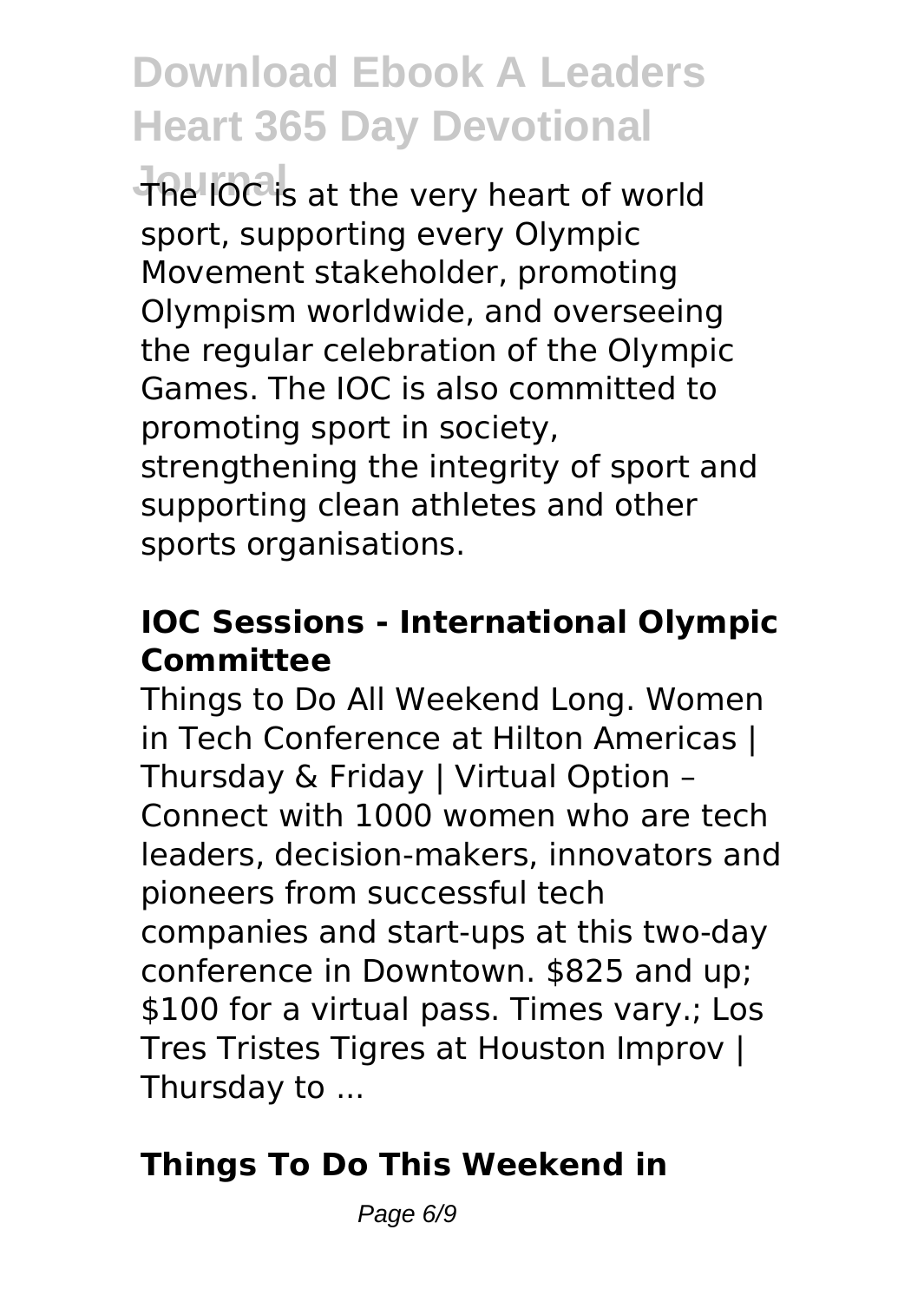## **Journal Houston: May 19-22, 2022 | 365 Houston**

Once the war had started, leaders found themselves facing unpalatable choices; and as Namier observed on a different occasion, there often are situations 'wherein it is well-nigh impossible for statesmen or diplomats to be justified by results.' 47F [48] It was Europe's tragedy that its leaders faced such an impossible situation in 1916-1917.

### **H-Diplo Roundtable XXIII-41 on Zelikow. The Road Less Traveled: The ...**

Are also investing in learning programs across our senior leaders, managers and all Associates to help continue our learning journey as a business. Want to continue to ensure all our Associates, regardless of race, ethnicity, gender, disability, veteran status, age or sexual orientation or identity, experience inclusion on a day-to-day basis.

## **Our Commitment To Inclusion &**

Page 7/9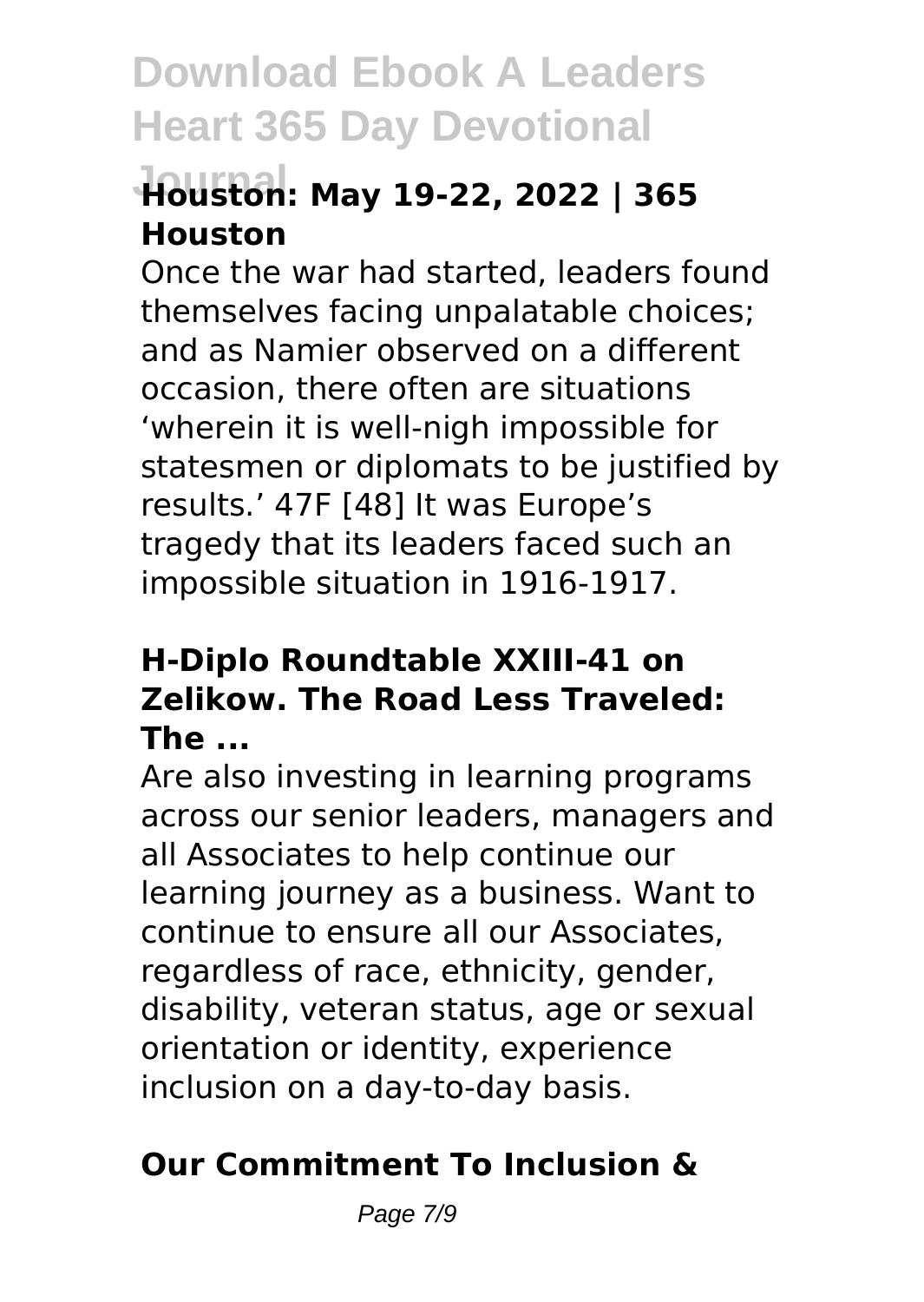**Diversity | Mars, Incorporated** Historical Context. Hospital readmissions are associated with unfavorable patient outcomes and high financial costs. 1, 2 Causes of readmissions are multifactorial and rates vary substantially by institution. 3, 4 Historically, nearly 20% of all Medicare discharges had a readmission within 30 days. 1 The Medicare Payment Advisory Commission (MedPAC) has estimated that 12% of readmissions are ...

### **Hospital Readmissions Reduction Program - PMC**

We would like to show you a description here but the site won't allow us.

## **Skillsoft**

365 Brandable Mindfulness Social Media Templates; ... making it a great starting point for beginners and those who require a mid-day reset. ... After spending two years as a Buddhist monk and assisting world-renowned mindfulness leaders like Jack Kornfield at